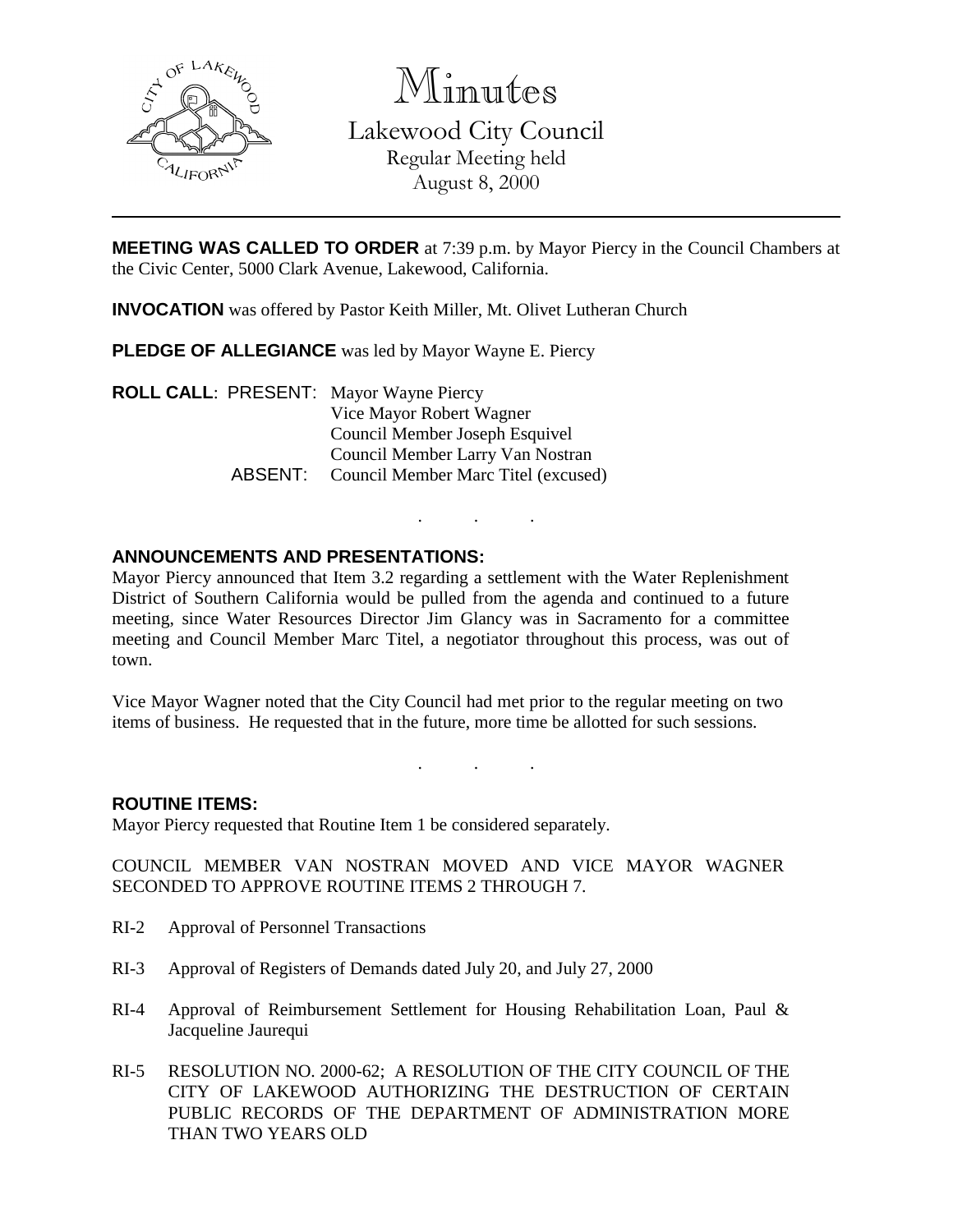City Council Minutes August 8, 2000 Page 2

#### **ROUTINE ITEMS**: Continued

- RI-6 RESOLUTION NO. 2000-63; A RESOLUTION OF THE CITY COUNCIL OF THE CITY OF LAKEWOOD AMENDING RESOLUTION NO. 92-36 PERTAINING TO THE LOW-INCOME EXEMPTION OF THE UTILITY USERS TAX
- RI-7 Approval of Request for Sub-Contractor Substitution for Public Works Project No. 00-10R

UPON ROLL CALL VOTE, THE MOTION WAS APPROVED:

AYES: COUNCIL MEMBERS: Van Nostran, Esquivel, Wagner and Piercy NAYS: COUNCIL MEMBERS: None ABSENT: COUNCIL MEMBERS: Titel

RI-1 Approval of Minutes of the Meeting held July 25, 2000

COUNCIL MEMBER ESQUIVEL MOVED AND VICE MAYOR WAGNER SECONDED TO APPROVE ROUTINE ITEM 1. UPON ROLL CALL VOTE, THE MOTION WAS APPROVED:

AYES: COUNCIL MEMBERS: Van Nostran, Esquivel and Wagner NAYS: COUNCIL MEMBERS: None ABSENT: COUNCIL MEMBERS: Titel ABSTAIN:COUNCIL MEMBERS: Piercy

### **3.1 • APPROVAL OF PURCHASE OF REPLACEMENT COMPUTERS**

Director of Finance, Larry Schroeder, presented an oral report based on the memorandum contained in the agenda packet and reported the budget included funding for the replacement of forty network computers, ten computers for the training room and one replacement server. He stated that the City was eligible to purchase these items through the California Multiple Awards Schedule, a cooperative purchasing arrangement through the State of California, and that due to the size of the order, Gateway Computers had offered the City an additional quantity discount. It was the recommendation of staff that the City Council authorize the purchase of fifty-one personal computers from Gateway in the amount of \$95,803.42.

 $\mathbf{r}$ 

COUNCIL MEMBER ESQUIVEL MOVED AND COUNCIL MEMBER VAN NOSTRAN SECONDED TO APPROVE STAFF'S RECOMMENDATION. UPON ROLL CALL VOTE, THE MOTION WAS APPROVED:

. . .

AYES: COUNCIL MEMBERS: Van Nostran, Esquivel, Wagner and Piercy NAYS: COUNCIL MEMBERS: None ABSENT: COUNCIL MEMBERS: Titel